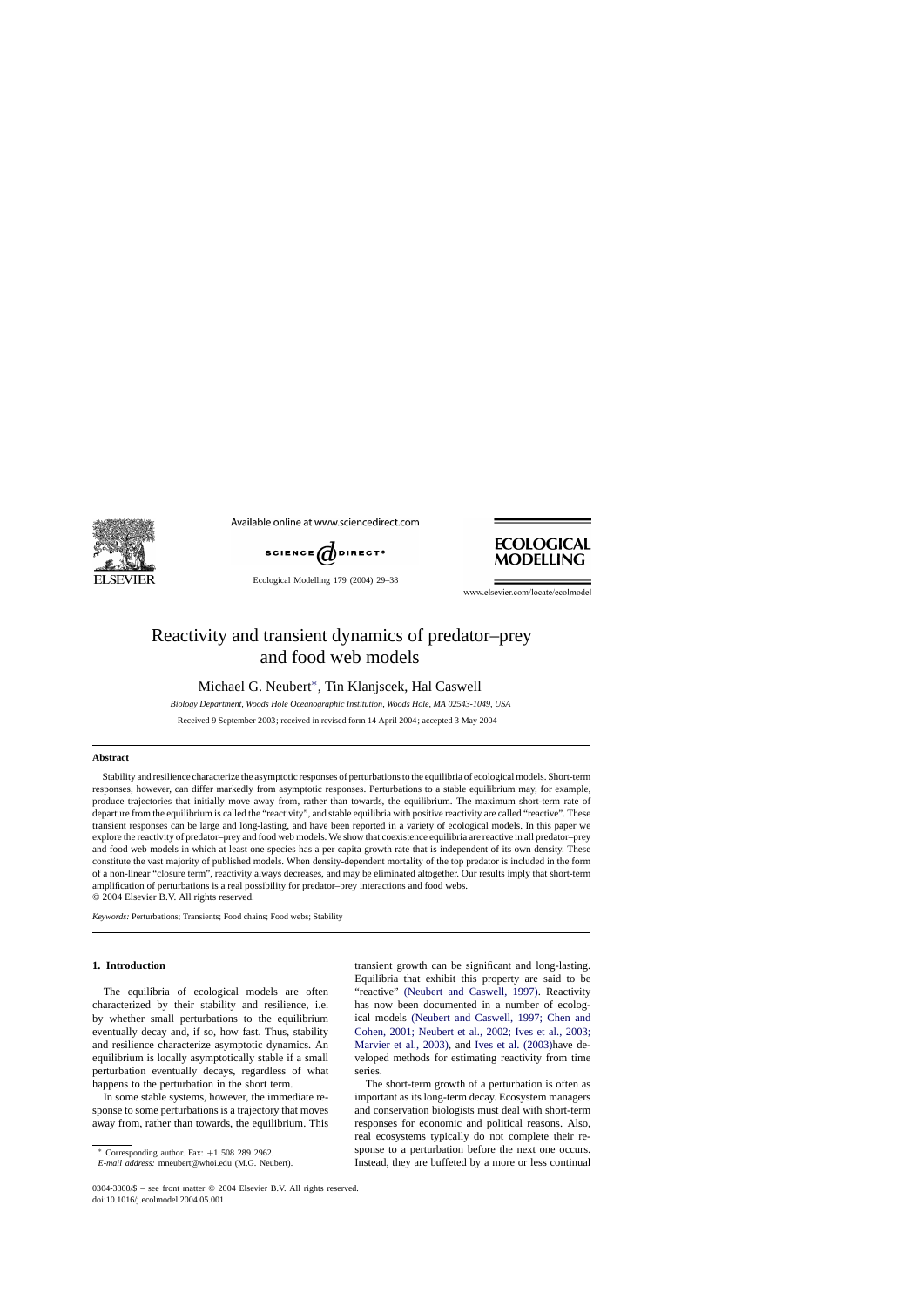<span id="page-1-0"></span>series of perturbations, and transient behavior may be the norm rather than the exception in nature.

In this paper, we investigate the transient dynamics of predator–prey and, more generally, food web models. In Section 2, we briefly review the indices used to characterize responses to perturbations. In [Section 3,](#page-3-0) we show that perturbations to coexistence equilibria of food web models are always reactive if the per-capita mortality rates of top predators are density-independent. The influence of density-dependent predator mortality is discussed in [Section 4.](#page-4-0) In [Section 5](#page-5-0) we give an example using the MacArthur–Rosenzweig predator–prey model. Results are discussed in [Section 6.](#page-7-0)

#### **2. Responses to perturbation**

Consider a system of non-linear differential equations modelling the interaction between  $m$  species whose population densities are collected in the vector  $\boldsymbol{n}(t)$ :

$$
\frac{\mathrm{d}n}{\mathrm{d}t} = f(n). \tag{1}
$$

The equilibria of system (1) are those points  $\hat{n}$  that satisfy

$$
f(\hat{\boldsymbol{n}}) = 0. \tag{2}
$$

To first approximation, the dynamics of a small perturbation  $(x(t))$  of the equilibrium are governed by the linear system

$$
\frac{\mathrm{d}x}{\mathrm{d}t} = Ax,\tag{3}
$$

where the  $m \times m$  matrix *A* is the Jacobian matrix with elements

$$
a_{ij} = \left. \frac{\partial f_i}{\partial n_j} \right|_{\hat{\mathbf{n}}} . \tag{4}
$$

## 2.1. Asymptotic responses:  $t \rightarrow \infty$

The asymptotic behavior of the solutions to system (3) determine the stability of the equilibrium point. If  $x(t) \to 0$  as  $t \to \infty$  for all initial conditions  $x(0)$ , the equilibrium point is said to be *asymptotically stable*. A sufficient condition for stability is that all of the eigenvalues of A, call them  $\lambda_i(A)$ , have negative real parts. From here on, we consider only stable equilibria.

To quantify the stability of an equilibrium point, [Pimm and Lawton \(1977\),](#page-9-0) introduced a measure they called *resilience*. Resilience, for which we here use the symbol  $v_{\infty}$ , is the asymptotic rate of decay of a typical perturbation and is calculated as

$$
\nu_{\infty}(A) = -\text{Re}(\lambda_1(A)),\tag{5}
$$

where  $\lambda_1(A)$  is the eigenvalue with largest real part. We will assume, from here on, that this eigenvalue is unique. The more resilient the equilibrium, the more rapidly perturbations decay in the long run.

#### 2.2. Instantaneous responses:  $t \rightarrow 0$

Stability and resilience determine the long-run response to perturbations. They say nothing, however, about the short-term response. In fact, a small perturbation to a stable equilibrium point can exhibit significant growth in the short term.

[Neubert and Caswell \(1997\)](#page-9-0) introduced a measure of the short-term transient growth of perturbations called *reactivity*, that we here denote as  $v_0$ . Reactivity is defined as the maximum, taken over all initial conditions, of the instantaneous rate of amplification of a small perturbation,

$$
\nu_0 = \max_{||\mathbf{x}(0)||} \left( \frac{1}{||\mathbf{x}||} \frac{d||\mathbf{x}||}{dt} \right) \Big|_{t=0}.
$$
 (6)

The reactivity  $v_0$  can be calculated from the Jacobian matrix as

$$
\nu_0(A) = \lambda_1(H(A)).\tag{7}
$$

The matrix  $H(A)$ ,

$$
H(A) = \frac{1}{2}(A + A^{T}),
$$
\n(8)

is called the Hermitian part of the matrix *A*. As the Hermitian part of any matrix is symmetric, its eigenvalues are real. Equilibria with positive reactivity  $(v_0 > 0)$  are called *reactive*. The larger the reactivity, the faster a perturbation can possibly grow. In contrast, the size of any perturbation to a non-reactive equilibrium decays monotonically.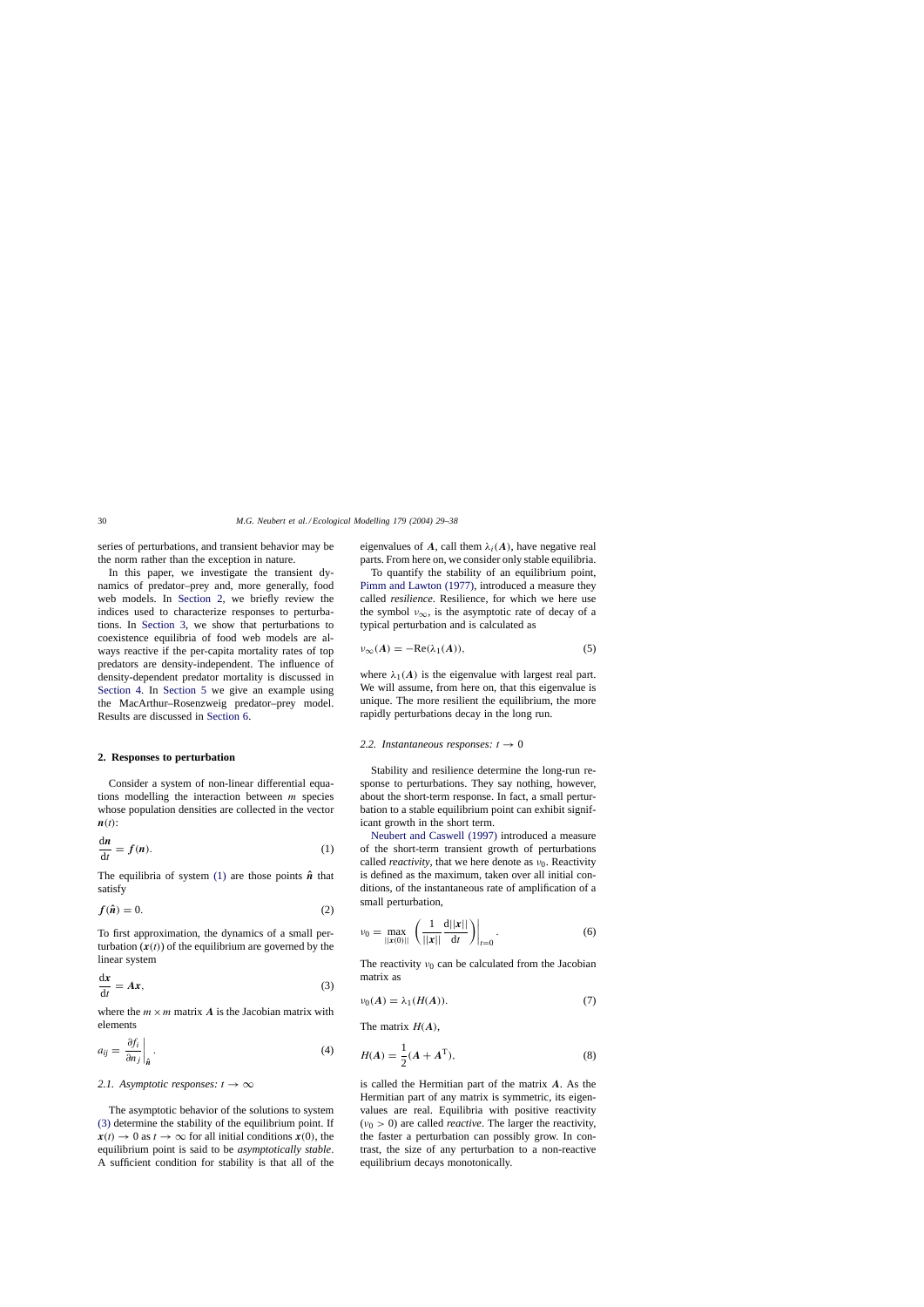## <span id="page-2-0"></span>2.3. Transient responses:  $0 < t < \infty$

Resilience describes the response to perturbation in the limit as  $t \to \infty$ . Reactivity characterizes responses in the limit  $t \to 0$ . There is often interesting transient behavior between these two limits. A bound on the amplification of a perturbation that holds for all time is given by the *amplification envelope*:

$$
\rho(t) \equiv \max_{\mathbf{x}(0)\neq 0} \frac{||\mathbf{x}(t)||}{||\mathbf{x}(0)||} = |||e^{At}|||,\tag{9}
$$

where  $|||\cdot|||$  is the matrix norm induced by the Euclidean vector norm [\(Neubert and Caswell, 1997\). T](#page-9-0)his matrix norm is easily calculated in many mathematical software packages. In Matlab, the matrix norm is given by the command norm().

Reactivity and resilience are related to the slope of the natural logarithm of the amplification envelope:

$$
\nu_0 = \lim_{t \to 0^+} \frac{\mathrm{d}}{\mathrm{d}t} \ln \rho(t),\tag{10a}
$$

$$
\nu_{\infty} = \lim_{t \to \infty} \frac{d}{dt} \ln \rho(t). \tag{10b}
$$

Other properties of the amplification envelope, like its maximum,  $\rho_{\text{max}}$ , the time after the perturbation when the maximum occurs,  $t_{\text{max}}$ , and the return time,

 $T_R = \int_0^\infty \rho(t) dt$ , are useful for describing the shape of the amplification envelope and for characterizing the transient response to perturbations [\(Neubert and](#page-9-0) [Caswell, 1997\). I](#page-9-0)n this article, we will limit our attention to resilience and reactivity.

#### *2.4. Examples*

Fig. 1a shows the amplification envelopes for two matrices,

$$
A_1 = \begin{pmatrix} -1 & 0 \\ 0 & -10 \end{pmatrix} \text{ and } A_2 = \begin{pmatrix} -1 & 15 \\ 0 & -10 \end{pmatrix}.
$$
 (11)

*A***<sup>1</sup>** and *A***<sup>2</sup>** have the same dominant eigenvalue  $(\lambda_1 = -1)$ , and hence the same resilience  $(\nu_\infty(A_1))$  =  $v_{\infty}(A_2) = 1$ ). As both eigenvalues are real, the matrices  $A_1$  and  $A_2$  represent linearizations around a stable node. Asymptotically, perturbations governed by  $A_1$  and  $A_2$  decay at the same rate, but the transient dynamics are very different (Fig. 1a). The system described by *A***<sup>2</sup>** exhibits transient growth of perturbations, as indicated by the hump in the amplification envelope; its reactivity is  $v_0(A_2) \approx 3.25 > 0$ . The system described by  $A_1$  cannot exhibit transient growth because  $v_0(A_1) = -1 < 0$ .



Fig. 1. Amplification envelopes  $(\rho(t))$  for the matrices  $A_1$  (a, solid line),  $A_2$  (a, dashed line),  $A_3$  (b, solid line), and  $A_4$  (b, dashed line), as given by equations (11). Insets show the responses to typical perturbations in the phase plane. Equilibria whose linearizations give matrices  $A_2$  and  $A_4$  are reactive.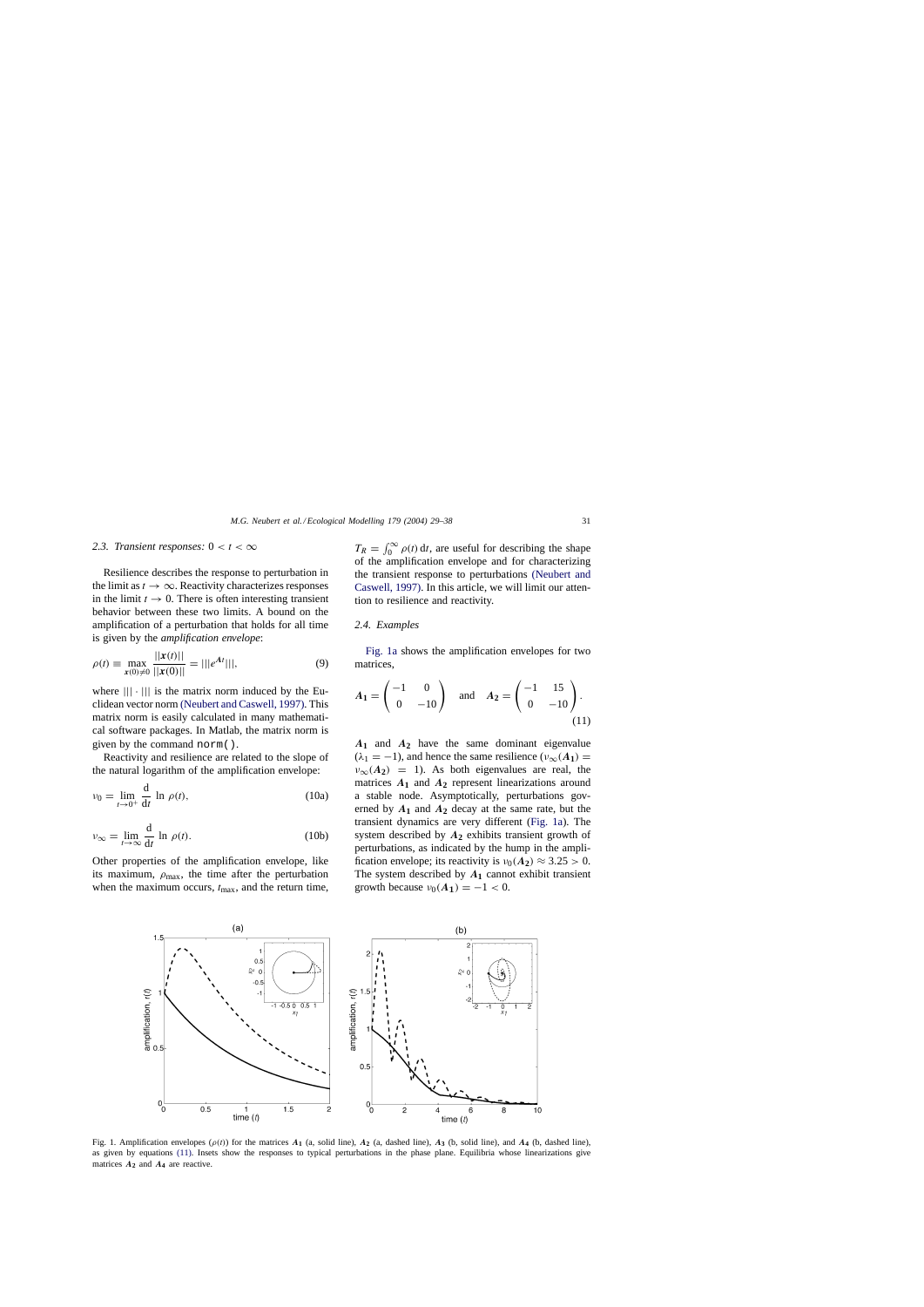<span id="page-3-0"></span>[Fig. 1b](#page-2-0) shows amplification envelopes for the two matrices

$$
A_3 = \frac{5}{6} \begin{pmatrix} -1 & -1 \\ 1 & -0.2 \end{pmatrix} \text{ and } A_4 = \begin{pmatrix} -1 & -1 \\ 7 & 0 \end{pmatrix},
$$
(12)

which represent linearizations around stable foci.  $A_3$  and  $A_4$  have the same resilience ( $v_{\infty}(A_3)$ ) =  $v_{\infty}(A_4) = 0.5$ , but their reactivities are different  $(\nu_{\infty}(A_3) \approx -0.17, \nu_{\infty}(A_4) \approx 2.54)$ . As a result, the system governed by *A***<sup>4</sup>** exhibits transient growth of perturbations, but that governed by  $A_3$  does not.

## **3. Food web models**

We now turn to food web models. We will show that in a wide class of such models any equilibrium point at which all species coexist must be reactive. We start with the simplest consumer–resource model (a two-species predator–prey model).

## *3.1. Predator–prey models*

Predator–prey models often take the form

$$
\frac{dn_1}{dt} = n_1 f_1(n_2),
$$
 (13a)

$$
\frac{dn_2}{dt} = f_2(n_1, n_2),
$$
 (13b)

where  $n_1$  is the predator density and  $n_2$  the prey density. As written, (13a) assumes that the per capita growth rate of the predator,  $f_1(n_2)$ , may depend on the prey density but is independent of the predator density. This density-independence of the predator growth rate is crucial to our results. Most published predator–prey models fall into this class.

If the model has an equilibrium point  $\hat{\boldsymbol{n}} = [\hat{n}_1, \hat{n}_2]^T$ such that  $\hat{n}_1 > 0$ , then  $f_1(\hat{n}_2) = 0$ . As a consequence, the Jacobian matrix has the form

$$
A = \begin{pmatrix} f_1(n_2) & n_1 \frac{\mathrm{d}f_1}{\mathrm{d}n_2} \\ \frac{\partial f_2}{\partial n_1} & \frac{\partial f_2}{\partial n_2} \end{pmatrix} \Big|_{n=\hat{n}} = \begin{pmatrix} 0 & a_{12} \\ a_{21} & a_{22} \end{pmatrix}.
$$
\n(14)

As  $a_{11} = 0$ , the stable equilibrium point  $\hat{\boldsymbol{n}}$  must be reactive. We can prove this by using the Routh–Hurwitz criteria to show that  $\lambda_1(H(A))$  is positive.

For *any* real  $2 \times 2$  matrix *B*, the Routh–Hurwitz criteria

$$
\text{tr } B < 0, \quad \det B > 0 \tag{15}
$$

are necessary and sufficient conditions for the eigenvalues of  $\boldsymbol{B}$  to have negative real parts (e.g. [Murray](#page-8-0) [\(2002\)\).](#page-8-0) We assume that  $\hat{\boldsymbol{n}}$  is stable, and that the Jacobian *A* has no eigenvalue equal to zero (a generic property of linear operators in  $\mathbb{R}^n$  [\(Hirsch and Smale,](#page-8-0) [1974\)\).](#page-8-0) This implies that  $tr A < 0$  and  $det A > 0$ .

If  $H(A)$  violates either of the Routh–Hurwitz criteria, then  $\lambda_1(H(A)) > 0$  and the equilibrium point is reactive. For *A* as given by (14), we have

$$
\operatorname{tr} H(A) = \operatorname{tr} A < 0,\tag{16}
$$

and

$$
\det H(A) = -\frac{1}{4}(a_{12} + a_{21})^2 < 0. \tag{17}
$$

Since det $H(A) < 0$ , the Routh–Hurwitz criteria (15) are violated, and any stable coexistence equilibrium of any predator–prey system of the form (13) is reactive.

## *3.2. Food chains and food webs*

We now consider a linear food chain of *m* species, in which  $n_1$  is the top predator and  $n_m$  is the basal species:

$$
\frac{dn_1}{dt} = n_1 f_1(n_2),
$$
 (18a)

$$
\frac{dn_i}{dt} = f_i(n_{i-1}, n_i, n_{i+1}), \quad \text{for } i = 2, \dots, m-1,
$$
\n(18b)

$$
\frac{\mathrm{d}n_m}{\mathrm{d}t} = f_m(n_{m-1}, n_m). \tag{18c}
$$

As written, (18a) implies that the per capita growth rate of the top predator depends on the density of its prey but is independent of its own density.

Linearizing (18) around the coexistence equilibrium gives the model [\(3\)](#page-1-0) with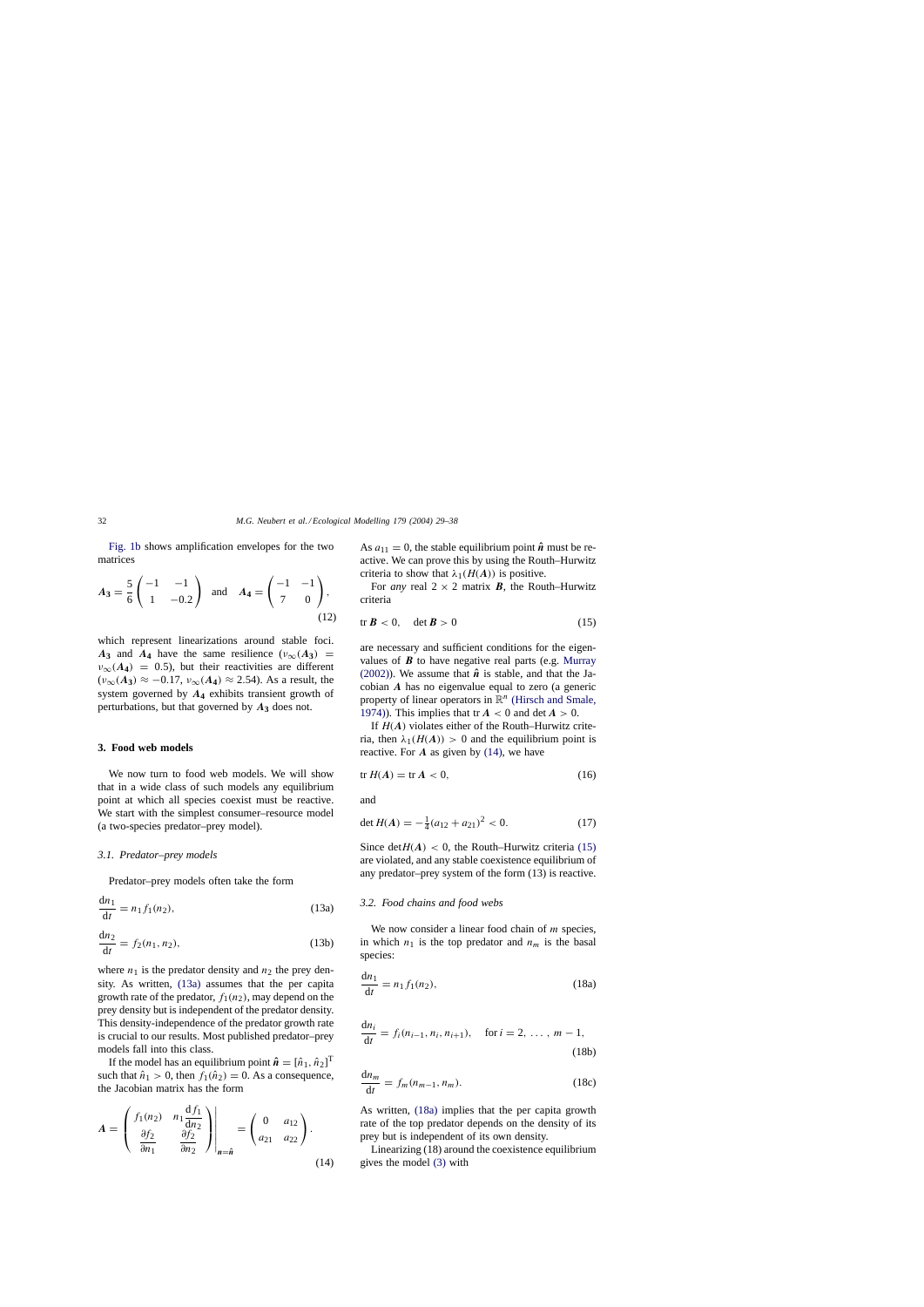<span id="page-4-0"></span>

The only non-zero elements fall along the three central diagonals of *A*. The first element on the main diagonal,  $a_{11}$ , is always zero, because  $f_1(\hat{n}_2) = 0$  at the coexistence equilibrium. To show that the coexistence equilibrium is always reactive, we must show that  $H(A)$ has at least one positive eigenvalue. To do that, we will make use of the following fact: any real, symmetric, matrix *B* with  $b_{11} = 0$  and no zero eigenvalue has at least one positive eigenvalue (see [Appendix A\).](#page-8-0) Thus, if  $H(A)$  has no zero eigenvalues, it must have at least one positive eigenvalue (since its first diagonal element is zero). As a result, any coexistence equilibrium of the food-chain model (18) is reactive, unless  $\lambda_1(H(A)) = 0$ . If  $\lambda_1(H(A)) = 0$ , then  $H(A)$  is singular, but nonsingularity is a generic property of linear operators ([Hirsch and Smale \(1974\),](#page-8-0) p. 157). Thus, any food chain model whose linearization is of the form (19) is either reactive or can be approximated arbitrarily closely by one that is reactive.

The same argument can be applied to *any* food web model in which one species, typically a top predator, has a per capita growth rate independent of its own density. Without loss of generality, one can label this species  $n_1$ . The Jacobian matrix will then necessarily have a zero as its first diagonal element, and as a result the equilibrium must be reactive. If, on the other hand, there is no species in the web whose per capita growth rate is independent of its own density, the above arguments do not apply. This situation often arises when the mortality rates of top predators—the so-called *closure terms*—are density dependent. We examine this case next.

#### **4. Closure terms**

Food web models are typically assembled from three types of components: (i) source terms that describe the dynamics of basal species that do not feed on other species in the web; (ii) consumption terms that link consumers and their resources in the web; and (iii) terms describing the mortality of top predators which are not fed upon by other species in the web. In plankton food webs, part of the mortality of top predators may result from higher-order predators (e.g. fish) that are not included in the model. Acknowledging their role in truncating the food web, the top-predator mortality terms have been dubbed *closure terms* [\(Steele and Henderson, 1992, 1995](#page-9-0); [Totterdell, 1993\).](#page-9-0)

Most food web models include only density-independent mortality of the top predators, so the closure terms are proportional to the population densities of the species whose mortality they describe. If the closure term does reflect, at least in part, the action of higher-order predators, then the functional or numerical responses of those predators might produce apparent density-dependent mortality of the top predator, and thus a non-linear closure term.

[Steele \(1976\)](#page-9-0) first recognized that "what appears at first as a minor technical problem, the closing of the upper end of the food chain, in fact has significant implications for the outputs ... ." The effects of non-linear closure terms on the stability, asymptotic dynamics, and bifurcation structure of food chain models have been studied by [Gilpin \(1975\),](#page-8-0) [Steele](#page-9-0) [\(1976\), Steele and Henderson \(1981, 1992, 1995](#page-9-0)), [Bazykin et al. \(1981\)](#page-8-0), [Hainzl \(1988, 1992\),](#page-8-0) [Gatto](#page-8-0) [\(1991\),](#page-8-0) [Edwards and Brindley \(1996, 1999\), Caswell](#page-8-0) [and Neubert \(1998\), Edwards and Bees \(2001\)](#page-8-0) and [Edwards and Yool \(2000\)](#page-8-0). Here, we examine the effects of non-linear closure terms on transient dynamics. As these non-linearities significantly increase the difficulty of mathematical analysis, we will limit our attention to the two-species predator–prey model:

$$
\frac{dn_1}{dt} = [g_1(n_2) - \mu(n_1)]n_1,
$$
 (20a)

$$
\frac{dn_2}{dt} = g_2(n_1, n_2),
$$
 (20b)

where  $n_1$  and  $n_2$  are the respective population densities of the predator and the prey. A particular example of this model is the MacArthur–Rosenzweig predator–prey model that we examine in more detail in the next section.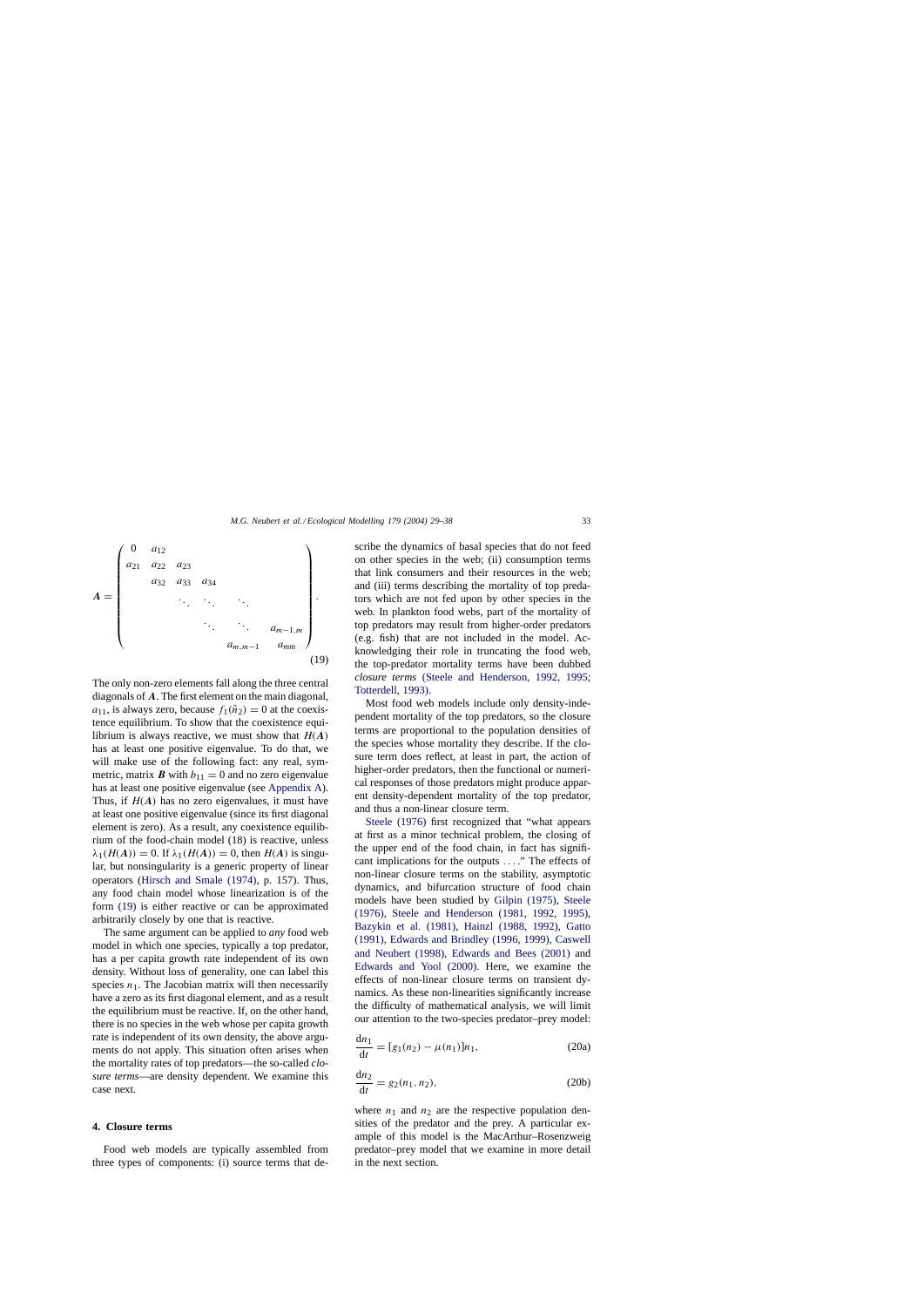<span id="page-5-0"></span>The closure term in model (20) is  $\mu(n_1)n_1$ . [Caswell](#page-8-0) [and Neubert \(1998\)](#page-8-0) suggested that if the hazards of density-independent and density-dependent mortality are independent one should write

$$
\mu(n_1) = (m + \epsilon n_1^{\alpha}),\tag{21}
$$

where *m* is the density-independent hazard and  $\epsilon n_1^{\alpha}$ is the density-dependent hazard. By varying m and  $\epsilon$ it is possible to change the per capita mortality from completely density-independent ( $\epsilon = 0$ ) to completely density-dependent ( $m = 0$ ). Varying  $\alpha$  changes the dependence of mortality on density from decelerating  $(0 < \alpha < 1)$  to linear  $(\alpha = 1)$  to accelerating  $(\alpha > 1)$ . The linear case corresponds to a Type I functional response in the higher-order predators, and the decelerating case crudely approximates a Type II functional response. The accelerating case seems biologically unrealistic, so we will limit our attention to  $0 < \alpha \leq 1$ .

If the Jacobian of (20) at a stable coexistence equilibrium  $(\hat{n}_1, \hat{n}_2)$  is given by the matrix A, the resilience and reactivity of the equilibrium are

$$
v_{\infty} = -\frac{1}{2} \text{Re} \left[ a_{11} + a_{22} + \sqrt{(a_{11} - a_{22})^2 + 4a_{12}a_{21}} \right],
$$
\n(22)

and

$$
v_0 = \frac{1}{2} \left( a_{11} + a_{22} + \sqrt{(a_{11} - a_{22})^2 + (a_{12} + a_{21})^2} \right).
$$
\n(23)

In turn,  $a_{11} = -\alpha \hat{n}_1^{\alpha}$ ; the other entries in *A* depend on  $\alpha$  only implicitly through their dependence on  $\hat{n}_1$ and  $\hat{n}_2$ .

The effects of non-linear closure on transient dynamics can be studied by varying  $\alpha$ . Increasing  $\alpha$ not only increases the non-linear response but also changes the total mortality rate  $\mu$ . In order to isolate the effects of the nonlinearity, any time we change  $\alpha$ we will simultaneously change  $\epsilon$  so as to hold  $\mu$  constant at  $\hat{\mu}$ . Given this restriction, equations (20) then imply that:

$$
\frac{d\hat{n}_1}{d\alpha} = \frac{d\hat{n}_2}{d\alpha} = 0.
$$
 (24)

The relationship between resilience and the strength of density-dependent closure is complicated. Differentiating the resilience (22), and using (24), we obtain:

$$
\frac{\mathrm{d}\nu_{\infty}}{\mathrm{d}\alpha} = \frac{\partial \nu_{\infty}}{\partial a_{11}} \frac{\partial a_{11}}{\partial \alpha},\tag{25a}
$$

$$
= \frac{\alpha^2 \hat{n}_1^{\alpha-1}}{2} \text{Re}\left(1 + \frac{a_{11} - a_{22}}{\sqrt{(a_{11} - a_{22})^2 + 4a_{12}a_{21}}}\right). \tag{25b}
$$

Thus,  $dv_{\infty}/d\alpha > 0$  unless  $(a_{11} - a_{22})^2 + 4a_{12}a_{21} > 0$ and  $\sqrt{(a_{11} - a_{22})^2 + 4a_{12}a_{21}} < -(a_{11} - a_{22})$ . The relationship between reactivity and  $\alpha$ , however, is more straight-forward. Differentiating the reactivity (23), and again using (24), we obtain:

$$
\frac{d\nu_0}{d\alpha} = \sum_{i,j} \frac{\partial \nu_0}{\partial a_{ij}} \left( \frac{\partial a_{ij}}{\partial \alpha} + \sum_{k=1}^2 \frac{\partial a_{ij}}{\partial \hat{n}_k} \frac{d\hat{n}_k}{d\alpha} \right)
$$
(26a)

$$
=\frac{\partial v_0}{\partial a_{11}}\frac{\partial a_{11}}{\partial \alpha} \tag{26b}
$$

$$
= -\frac{\alpha^2 \hat{n}_1^{\alpha - 1}}{2} \left( 1 + \frac{a_{11} - a_{22}}{\sqrt{(a_{11} - a_{22})^2 + (a_{12} + a_{21})^2}} \right)
$$
\n(26c)

$$
\langle 26d \rangle \tag{26d}
$$

Thus, increasing the strength of the density-dependence in the closure term, while holding the total per capita mortality rate constant, always decreases reactivity. But can density-dependent closure eliminate the possibility of transient growth? That is, by increasing  $\alpha$ , can we make a reactive equilibrium nonreactive? To see if we can, we will investigate the transient dynamics of a particular predator–prey model next.

## **5. An example: the MacArthur–Rosenzweig predator–prey model**

The MacArthur–Rosenzweig predator–prey model with a nonlinear closure term is:

$$
\frac{dN_1}{dT} = \left[\frac{CAN_2}{N_2 + B} - (M + EN_1^{\alpha})\right]N_1,\tag{27a}
$$

$$
\frac{dN_2}{dT} = RN_2 \left( 1 - \frac{N_2}{K} \right) - \frac{AN_2N_1}{N_2 + B}.
$$
 (27b)

This model incorporates logistic prey growth with growth rate  $R$  and carrying capacity  $K$ , and a Holling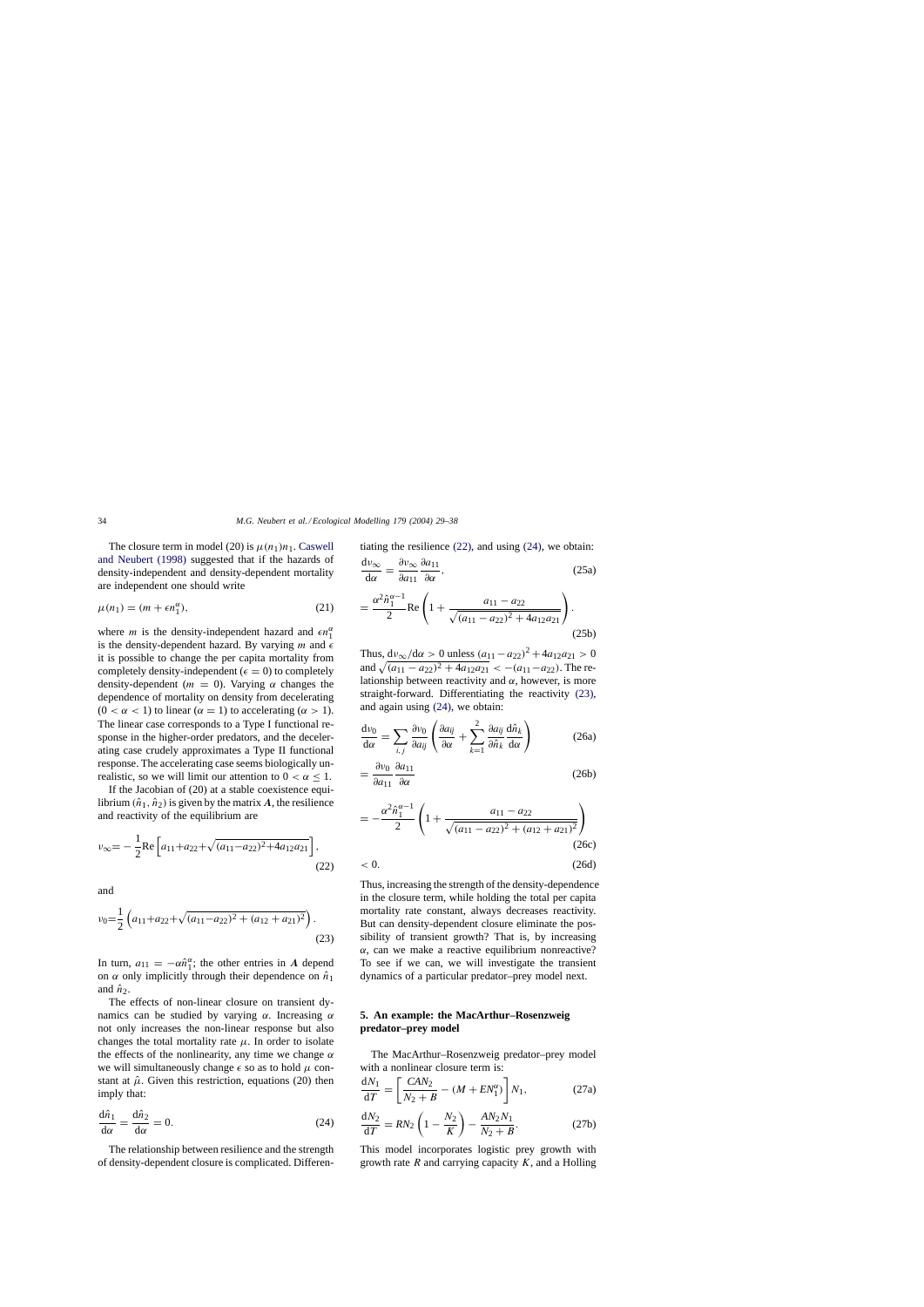<span id="page-6-0"></span>Type II functional response with saturation level A, and half-saturation constant  $B$ . The yield coefficient C transforms units of prey into predators. Setting

$$
n_1 = \frac{AN_1}{RB}, \quad n_2 = \frac{N_2}{B}, \quad t = RT, \quad \gamma = \frac{CA}{R},
$$
  

$$
\kappa = \frac{K}{B}, \quad m = \frac{M}{CA}, \tag{28a}
$$

and

$$
\varepsilon = \frac{EA^{\alpha - 1}}{BCR^{\alpha}},\tag{28b}
$$

transforms the model into dimensionless form:

$$
\frac{\mathrm{d}n_1}{\mathrm{d}t} = \gamma \left[ \frac{n_2}{n_2 + 1} - (m + \varepsilon n_1^{\alpha}) \right] n_1,\tag{29a}
$$

$$
\frac{dn_2}{dt} = n_2 \left( 1 - \frac{n_2}{\kappa} \right) - \frac{n_1 n_2}{n_2 + 1}.
$$
 (29b)

[Neubert and Caswell \(1997\)](#page-9-0) studied the transient dynamics of system (29) in the case when the closure term is linear (i.e. when  $\varepsilon = 0$ ). In this case, the unique positive equilibrium is given by

$$
\hat{n}_1 = (1 + \hat{n}_2) \left( 1 - \frac{\hat{n}_2}{\kappa} \right),\tag{30a}
$$

$$
\hat{n}_2 = \frac{m}{1 - m},\tag{30b}
$$

and the Jacobian matrix is

$$
A = \begin{pmatrix} 0 & \frac{\gamma \hat{n}_1}{(1 + \hat{n}_2)^2} \\ -m & 1 - \frac{2\hat{n}_2}{\kappa} - \frac{\hat{n}_1}{(1 + \hat{n}_2)^2} \end{pmatrix}.
$$
 (31)

The eigenvalues of *A* have negative real parts, and therefore the equilibrium is stable, when:

$$
\frac{\kappa - 1}{2} < \hat{n}_2 < \kappa. \tag{32}
$$

(This corrects a typographical error in [Neubert and](#page-9-0) [Caswell \(1997\).\)](#page-9-0)

In Fig. 2, we show the resilience and reactivity of this equilibrium as functions of the rescaled maximum predator growth rate  $\gamma$ . There is no simple relationship between these two quantities. For  $\gamma$  < 1, the equilibrium point is a stable node, and resilience grows monotonically with  $\gamma$ . For  $\gamma > 1$ , the equilibrium point is a stable focus, and resilience is independent of  $\gamma$ . Reactivity is lowest for  $\gamma \approx 2.5$ , and increases dramatically as  $\gamma$  exceeds this value.

When model (29) has nonlinear closure, the equilibrium cannot be written in closed form. The Jacobian,



Fig. 2. The reactivity ( $v_0$ , dashed line) and resilience ( $v_\infty$ , solid line) of the coexistence equilibrium of model (29) as functions of the rescaled maximum predator growth rate  $\gamma$ . The other parameters are set as  $m = 0.4$ ,  $\varepsilon = 0$ ,  $\kappa = 1$ .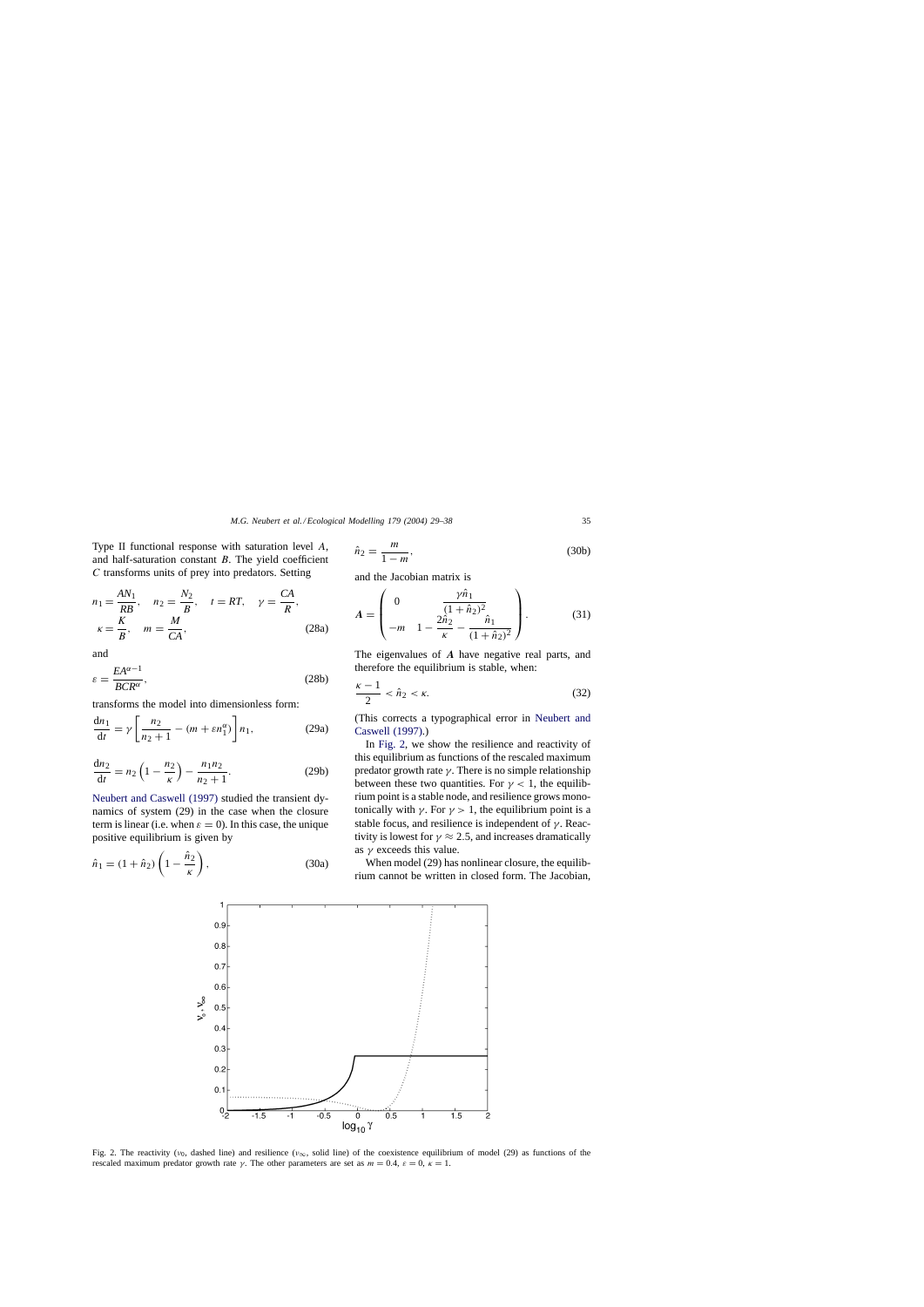<span id="page-7-0"></span>written in terms of the equilibrium population sizes, is

$$
A = \begin{pmatrix} -\gamma \alpha \epsilon \hat{n}_1^{\alpha} & \frac{\gamma \hat{n}_1}{(1 + \hat{n}_2)^2} \\ -\frac{\hat{n}_2}{1 + \hat{n}_2} & 1 - \frac{2\hat{n}_2}{\kappa} - \frac{\hat{n}_1}{(1 + \hat{n}_2)^2} \end{pmatrix}.
$$
 (33)

We are interested in the reactivity and resilience calculated from  $\vec{A}$  as  $\alpha$  changes in a way that maintains the per capita mortality level; i.e. increasing  $\alpha$  while holding  $m + \varepsilon \hat{n}_1^{\alpha}$  constant.

To facilitate comparison with the results shown in [Fig. 2,](#page-6-0) we fixed the equilibrium at  $(\hat{n}_1, \hat{n}_2) = (\frac{5}{9}, \frac{2}{3})$ by setting  $m + \varepsilon \hat{n}_1^{\alpha} = 0.4$ . We set  $m = 0.2$  so that  $\varepsilon \hat{n}_{1}^{\alpha} = 0.2$ . We then computed the resilience and reactivity of the equilibrium over a range of  $\gamma$  and  $\alpha$ values.

Fig. 3a shows that nonlinear closure can qualitatively change the relationship between the predator's maximum per capita rate of increase  $(\gamma)$  and resilience  $(\nu_{\infty})$ . For  $\alpha = 0$ , resilience is a nondecreasing function of  $\gamma$  [\(Fig. 2\);](#page-6-0) for  $\alpha > 0$ , resilience has a peak and decreases for large  $\gamma$ . For  $\gamma$  fixed and small, resilience increases with  $\alpha$ . For  $\gamma$  large, resilience is maximized at intermediate values of  $\alpha$ . In Fig. 3b, we see that nonlinearity in the closure term can produce even more dramatic effects on reactivity. For  $\alpha = 0$ , the equilibrium point is always reactive (except for a single value of  $\gamma$  for which  $\nu_0 = 0$ ), but for  $\alpha > 0$ and intermediate values of  $\gamma$  it is not.

## **6. Discussion**

We have shown that reactivity is a property of the equilibria of a class of predator–prey and food web systems described by ordinary differential equations. That class—those with at least one species with density-independent mortality—is large and important. An idea of just how large is given by the fact that it includes every predator–prey, chemostat and food web model in the recent texts by [Gurney](#page-8-0) [and Nisbet \(1998\)](#page-8-0) and [Kot \(2001\),](#page-8-0) all but two of the predator–prey models in the monograph of [Murdoch](#page-8-0) [et al. \(2003\),](#page-8-0) and all but one of the many food web models in [DeAngelis \(1992\).](#page-8-0) In addition to these theoretically-oriented models, it includes such empirical nutrient cycling models as those for fjord



Fig. 3. Contours of (a) resilience and (b) reactivity for the coexistence equilibrium of model (29) as functions of  $log_{10}\gamma$  and the dimensionless parameter  $\alpha$ . In this figure,  $\kappa = 1$ ,  $m = 0.2$ , and the per capita predator mortality rate  $m + \varepsilon \hat{n}_1^{\alpha}$  was held constant at 0.4. Numbers in parentheses are negative.

ecosystems [\(Ross et al., 1993\)](#page-9-0) and the oceanic mixed layer [\(Fasham et al., 1990\).](#page-8-0)<sup>1</sup>

The lack of density-dependent mortality in food web models does not, of course, guarantee that it is rare in nature. But to the extent that these models reflect

We note that many empirical food web models contain parameters that are forced by periodically varying seasonal conditions. Although we have presented the reactivity of equilibria, periodic attractors, resulting from external forcing or from intrinsic limit cycles, may also be reactive. The proper definition of reactivity in such cases is still an open problem.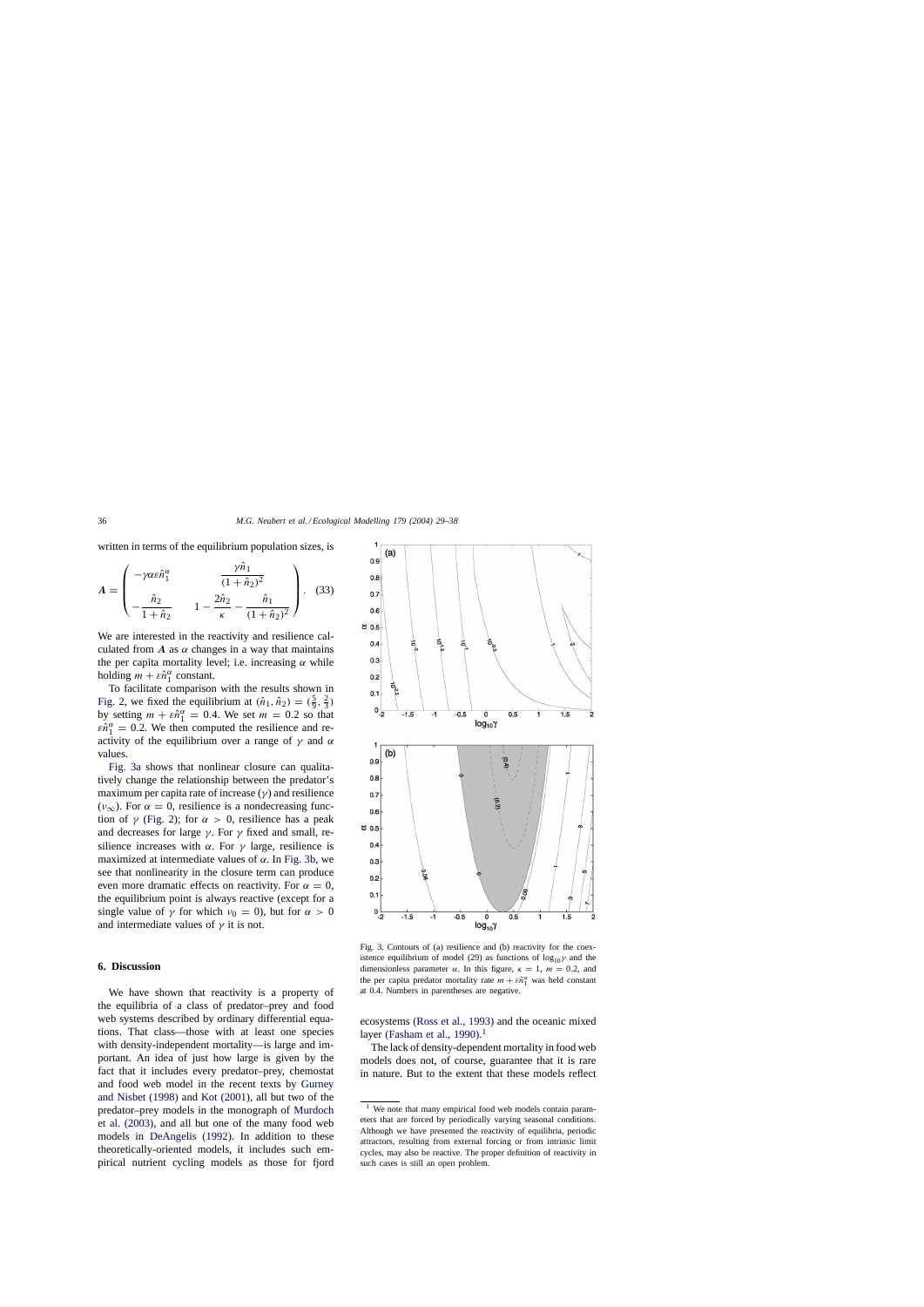<span id="page-8-0"></span>the mechanisms of actual food webs, reactivity is the rule, not the exception. Thus, we can expect that perturbations of stable food webs will, in the short term, be amplified. Even small perturbations may produce large excursions from equilibrium. The consequences of this can be profound. A short-term study may fail to detect the equilibrium, or any tendency to return to it, at all. If perturbations occur repeatedly (as is certainly true in nature), whether the system returns to equilibrium between perturbations will depend more on the reactivity than on resilience. We conjecture that reactive systems will have higher variance around their equilibria than non-reactive systems.

#### **Acknowledgements**

We thank the participants in the 2000 Nantucket Mathematical Ecology Retreat for helpful discussions. This research was supported in part by funding from the National Science Foundation (DEB-9973518, OCE-0083976). WHOI Contribution 11179.

#### **Appendix A**

Here, we prove that if *B* is a real, symmetric,  $m \times m$ matrix with  $b_{11} = 0$  and no zero eigenvalue then *B* has at least one positive eigenvalue. This fact is a corollary of the *inclusion principle* (Horn and Johnson, 1985):

**Theorem 1.** Let  $C$  be an  $m \times m$  *Hermitian matrix, let r be an integer with*  $1 \le r \le m$ , *and let*  $C_r$  *denote any*  $r \times r$  principal submatrix of C (obtained by deleting *any* m − r *rows and the corresponding columns from*  $C$ ). Let the eigenvalues of  $C$ ,  $\eta_i(C)$ , be arranged such *that*  $\eta_1(\mathbf{C}) \leq \eta_2(\mathbf{C}) \leq \cdots \leq \eta_m(\mathbf{C})$ . *For each integer* k, *such that*  $1 \leq k \leq r$  *we have:* 

$$
\eta_k(C) \leq \eta_k(C_r) \leq \eta_{k+m-r}(C). \tag{A.1}
$$

Applying this theorem to  $-\mathbf{B}$ , with  $r = 1$ ,  $k = 1$ , and  $-b_{11}$  as the corresponding principal submatrix, shows that  $\eta_1(-B) \leq \eta_1(-b_{11}) = 0$ . Thus, the smallest eigenvalue of  $-\mathbf{B}$  is not positive. The largest eigenvalue of *B* must therefore be nonnegative. If *B* has no zero eigenvalues, its largest eigenvalue must be positive.

#### **References**

- Bazykin, A.D., Berezovskaya, F.S., Denisov, G.A., Kuznetzov, Y.A., 1981. The influence of predator saturation effect and competition among predators on predator–prey system dynamics. Ecol. Model. 14, 39–57.
- Caswell, H., Neubert, M.G., 1998. Chaos and closure terms in plankton food chain models. J. Plankton Res. 20 (9), 1837– 1845.
- Chen, X., Cohen, J.E., 2001. Transient dynamics and food-web complexity in the Lotka-Volterra cascade model. Proc. R. Soc. London B 268, 869–877.
- DeAngelis, D.L., 1992. Dynamics of Nutrient Cyling and Food Webs. Chapman and Hall, London.
- Edwards, A.M., Brindley, J., 1996. Oscillatory behaviour in a three-component plankton population model. Dyn. Stab. Syst. 11, 347–370.
- Edwards, A., Brindley, J., 1999. Zooplankton mortality and the dynamical behaviour of plankton population models. Bull. Math. Biol. 61, 303–339.
- Edwards, A.M., Bees, M.A., 2001. Generic dynamics of a simple plankton population model with a non-integer exponent of closure. Chaos, Solitons Fract. 12, 289–300.
- Edwards, A.M., Yool, A., 2000. The role of higher predation in plankton population models. J. Plankton Res. 22, 1085–1112.
- Fasham, M.J.R., Ducklow, H.W., McKelvie, S.M., 1990. A nitrogen-based model of plankton dynamics in the oceanic mixed layer. J. Marine Res. 48, 591–653.
- Gatto, M., 1991. Some remarks on models of plankton densities in lakes. Am. Nat. 137, 264–267.
- Gilpin, M.E., 1975. Group Selection in Predator–Prey Communities. Princeton University Press, Princeton.
- Gurney, W.S.C, Nisbet, R.M., 1998. Ecological Dynamics. Oxford University Press, New York.
- Hainzl, J., 1988. Stability and Hopf bifurcation in a predator–prey system with several parameters. SIAM J. Appl. Math. 48, 170– 190.
- Hainzl, J., 1992. Multiparameter bifurcation of a predator–prey system. SIAM J. Math. Anal. 23, 150–180.
- Hirsch, M., Smale, S., 1974. Differential Equations, Dynamical Systems, and Linear Algebra. Academic Press, New York.
- Horn, R.A., Johnson, C.R., 1985. Matrix Analysis. Cambridge University Press, Cambridge.
- Ives, A.R., Dennis, B., Cottingham, K.L., Carpenter, S.R., 2003. Estimating community stability and ecological interactions from time-series data. Ecol. Monogr. 73, 301–330.
- Kot, M., 2001. Elements of Mathematical Ecology. Cambridge University Press, Cambridge.
- Marvier, M., Kareiva, P., Neubert, M.G., 2003. Habitat destruction, fragmentation, and disturbance promote invasion by habitat generalists in a multispecies metapopulation. Risk Anal., in press.
- Murdoch, W.W., Briggs, C.J., Nisbet, R.M., 2003. Consumer– Resource Dynamics. Princeton University Press, Princeton.
- Murray, J.D., 2002. Mathematical Biology. I. An Introduction. Springer–Verlag, New York.